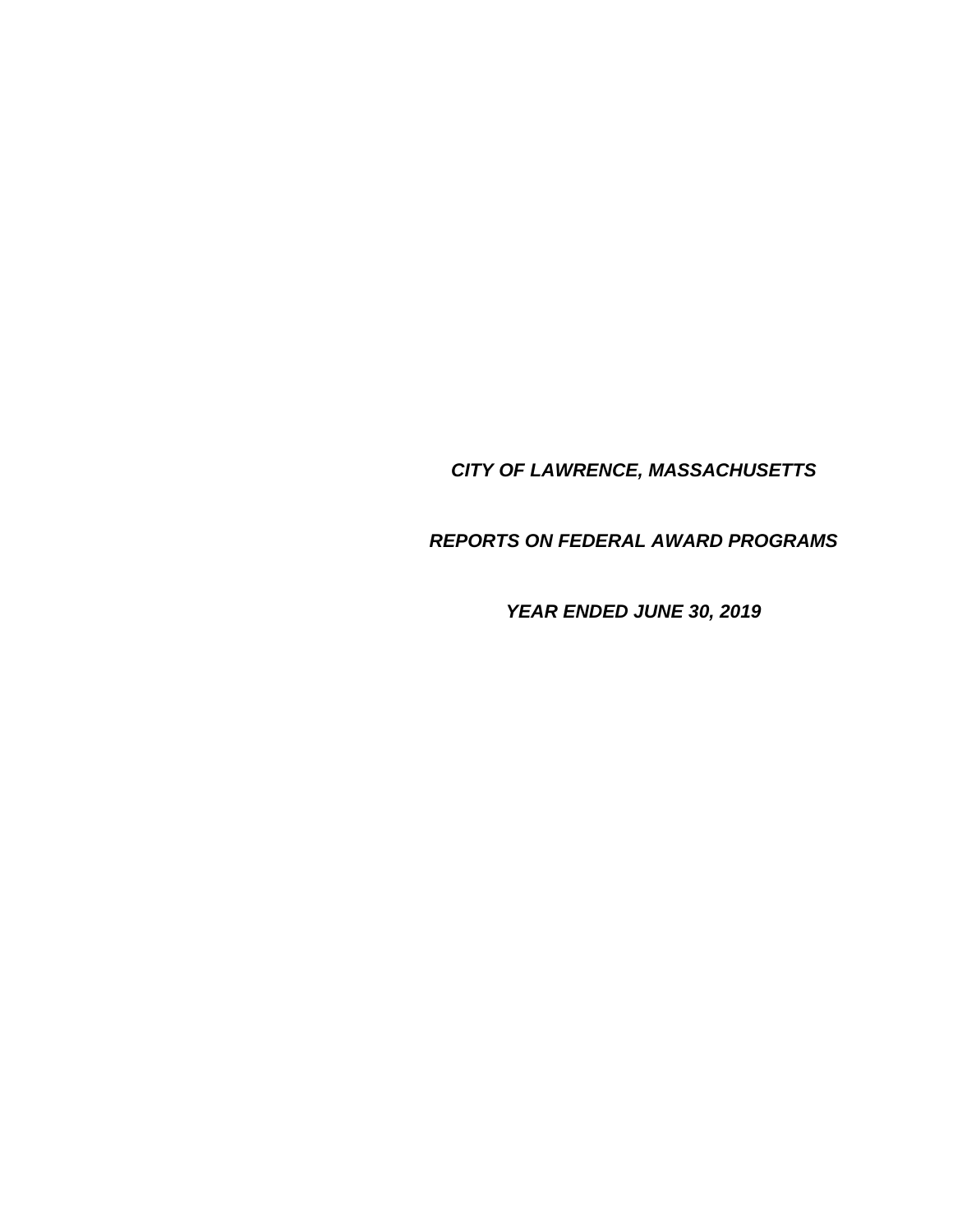### **CITY OF LAWRENCE, MASSACHUSETTS**

#### **REPORTS ON FEDERAL AWARD PROGRAMS**

### **YEAR ENDED JUNE 30, 2019**

#### **TABLE OF CONTENTS**

#### *PAGE AND RESERVE AT A PAGE AND RESERVE AT A PAGE AND RESERVE AT A PAGE AND RESERVE AT A PAGE AND RESERVE*

| Report on internal control over financial reporting and on compliance and other matters based<br>on an audit of financial statements performed in accordance with Government Auditing Standards1   |  |
|----------------------------------------------------------------------------------------------------------------------------------------------------------------------------------------------------|--|
| Report on compliance for each major federal program; report on internal control over compliance; and<br>report on the schedule of expenditures of federal awards required by the Uniform Guidance3 |  |
|                                                                                                                                                                                                    |  |
|                                                                                                                                                                                                    |  |
|                                                                                                                                                                                                    |  |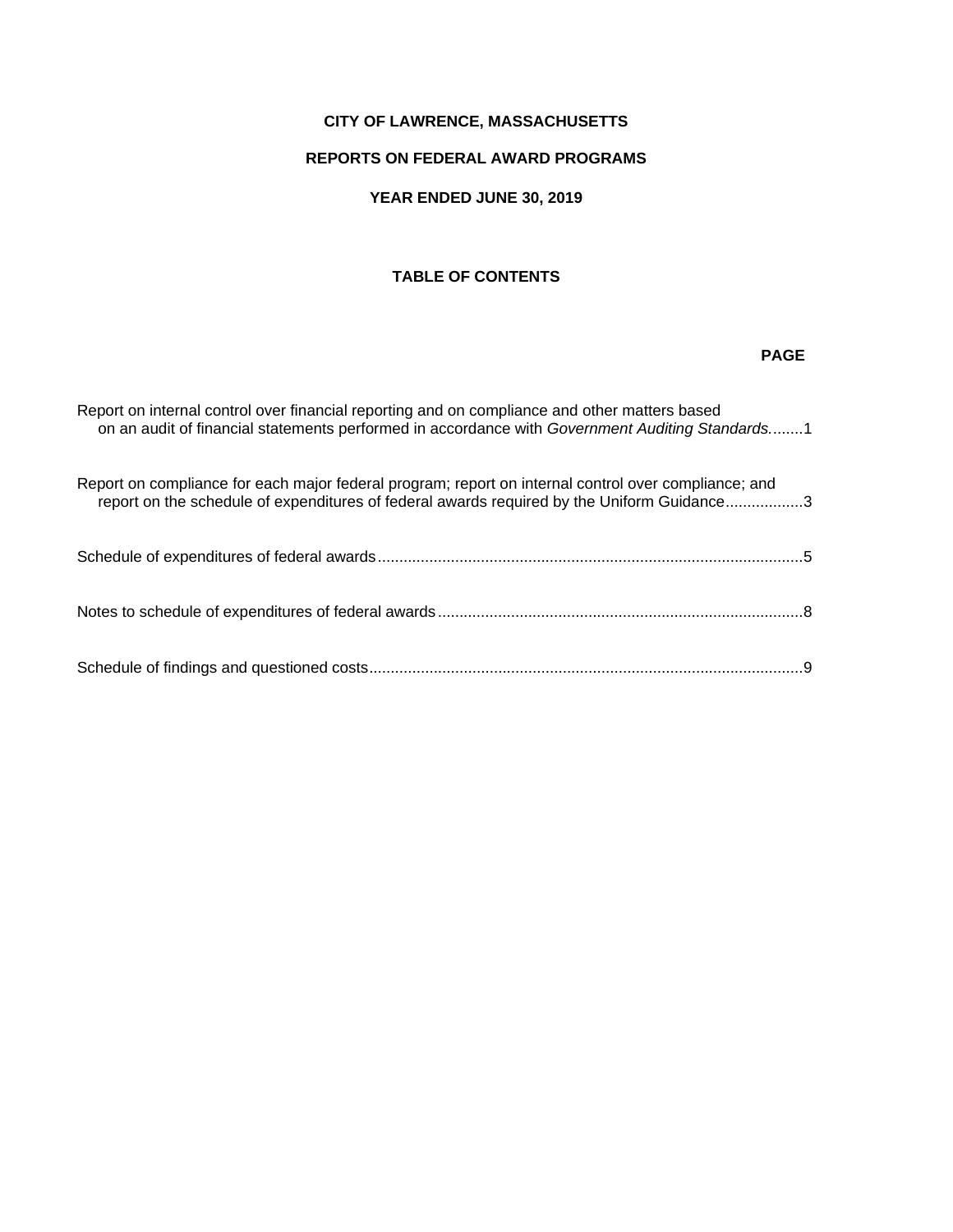# Powers & Sullivan, LLC

Certified Public Accountants

#### **REPORT ON INTERNAL CONTROL OVER FINANCIAL REPORTING AND ON COMPLIANCE AND OTHER MATTERS BASED ON AN AUDIT OF FINANCIAL STATEMENTS PERFORMED IN ACCORDANCE WITH**  *GOVERNMENT AUDITING STANDARDS*

#### **Independent Auditor's Report**

**Report on internal control over financial reporting and on compliance and other matters based on an audit of financial statements performed in accordance with** *Government Auditing Standards.* Wakefield, MA 01880 T. 781-914-1700 F. 781-914-1701 www.powersandsullivan.com

To the Honorable Mayor and City Council City of Lawrence, Massachusetts

We have audited, in accordance with the auditing standards generally accepted in the United States of America and the standards applicable to financial audits contained in *Government Auditing Standards* issued by the Comptroller General of the United States, the financial statements of the governmental activities, the businesstype activities, each major fund, and the aggregate remaining fund information of the City of Lawrence, Massachusetts, as of and for the year ended June 30, 2019 (except for the Lawrence Contributory Retirement System which is as of and for the year ended December 31, 2018), and the related notes to the financial statements, which collectively comprise the City of Lawrence, Massachusetts', basic financial statements, and have issued our report thereon dated December 2, 2019.

#### **Internal Control Over Financial Reporting**

In planning and performing our audit of the financial statements, we considered the City of Lawrence, Massachusetts' internal control over financial reporting (internal control) to determine the audit procedures that are appropriate in the circumstances for the purpose of expressing our opinions on the financial statements, but not for the purpose of expressing an opinion on the effectiveness of the City of Lawrence, Massachusetts' internal control over financial reporting. Accordingly, we do not express an opinion on the effectiveness of the City of Lawrence, Massachusetts' internal control.

A *deficiency in internal control* exists when the design or operation of a control does not allow management or employees, in the normal course of performing their assigned functions, to prevent or detect and correct misstatements on a timely basis. A *material weakness* is a deficiency, or combination of deficiencies, in internal control, such that there is a reasonable possibility that a material misstatement of the entity's financial statements will not be prevented or detected and corrected on a timely basis. A *significant deficiency* is a deficiency, or a combination of deficiencies, in internal control that is less severe than a material weakness, yet important enough to merit attention by those charged with governance.

Our consideration of internal control was for the limited purpose described in the first paragraph of this section and was not designed to identify all deficiencies in internal control that might be material weaknesses or, significant deficiencies. Given these limitations, during our audit we did not identify any deficiencies in internal control that we consider to be material weaknesses. However, material weaknesses may exist that have not been identified.

#### **Compliance and Other Matters**

As part of obtaining reasonable assurance about whether the City of Lawrence, Massachusetts' financial statements are free of material misstatement, we performed tests of its compliance with certain provisions of laws, regulations, contracts, and grant agreements, non compliance with which could have a direct and material effect on the determination of financial statement amounts. However, providing an opinion on compliance with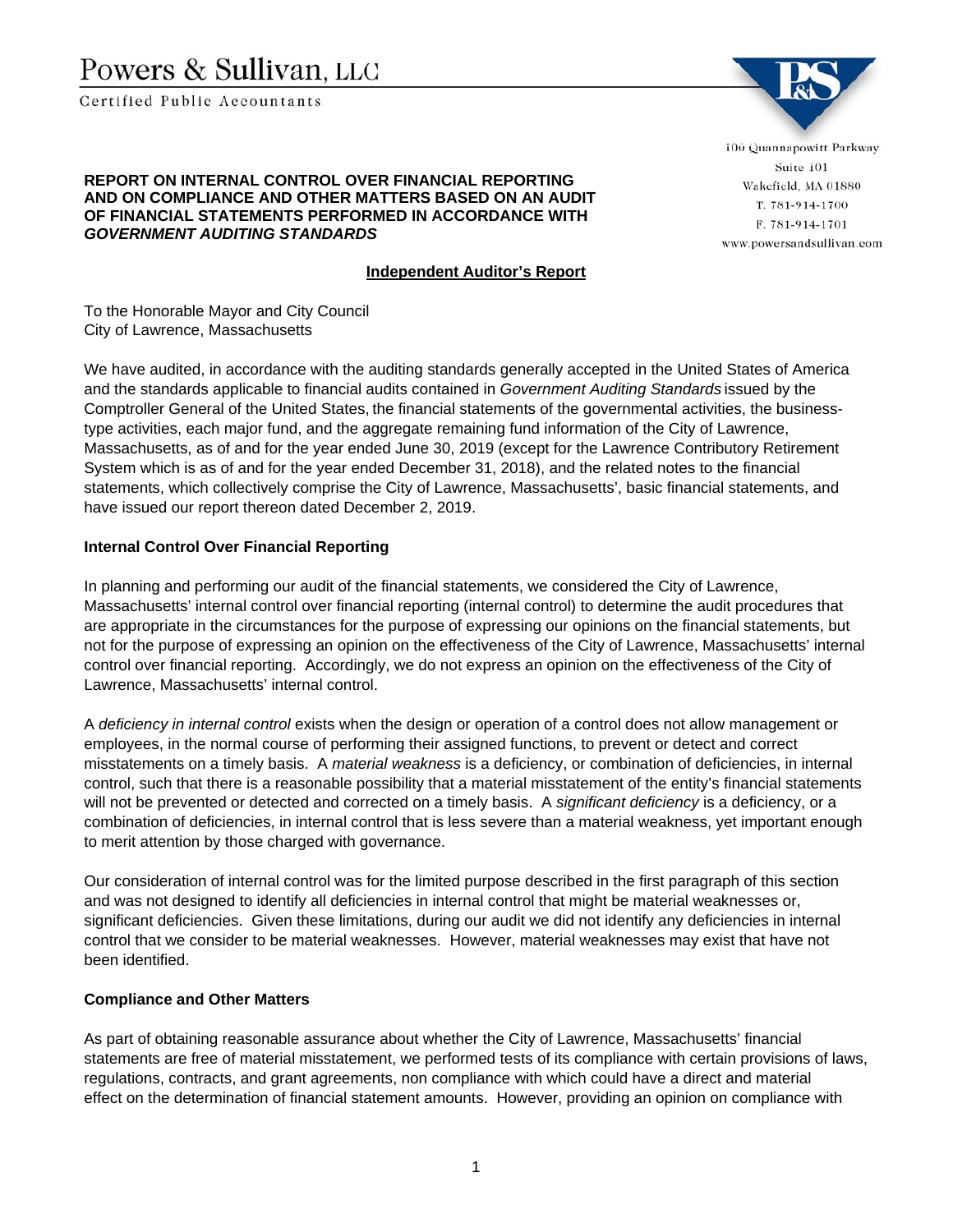those provisions was not an objective of our audit, and accordingly, we do not express such an opinion. The results of our tests disclosed no instances of noncompliance or other matters that are required to be reported under *Government Auditing Standards*.

#### **Purpose of this Report**

The purpose of this report is solely to describe the scope of our testing of internal control and compliance and the results of that testing, and not to provide an opinion on the effectiveness of the entity's internal control or on compliance. This report is an integral part of an audit performed in accordance with *Government Auditing Standards* in considering the entity's internal control and compliance. Accordingly, this communication is not suitable for any other purpose.

Powers & Sulling LLC

December 2, 2019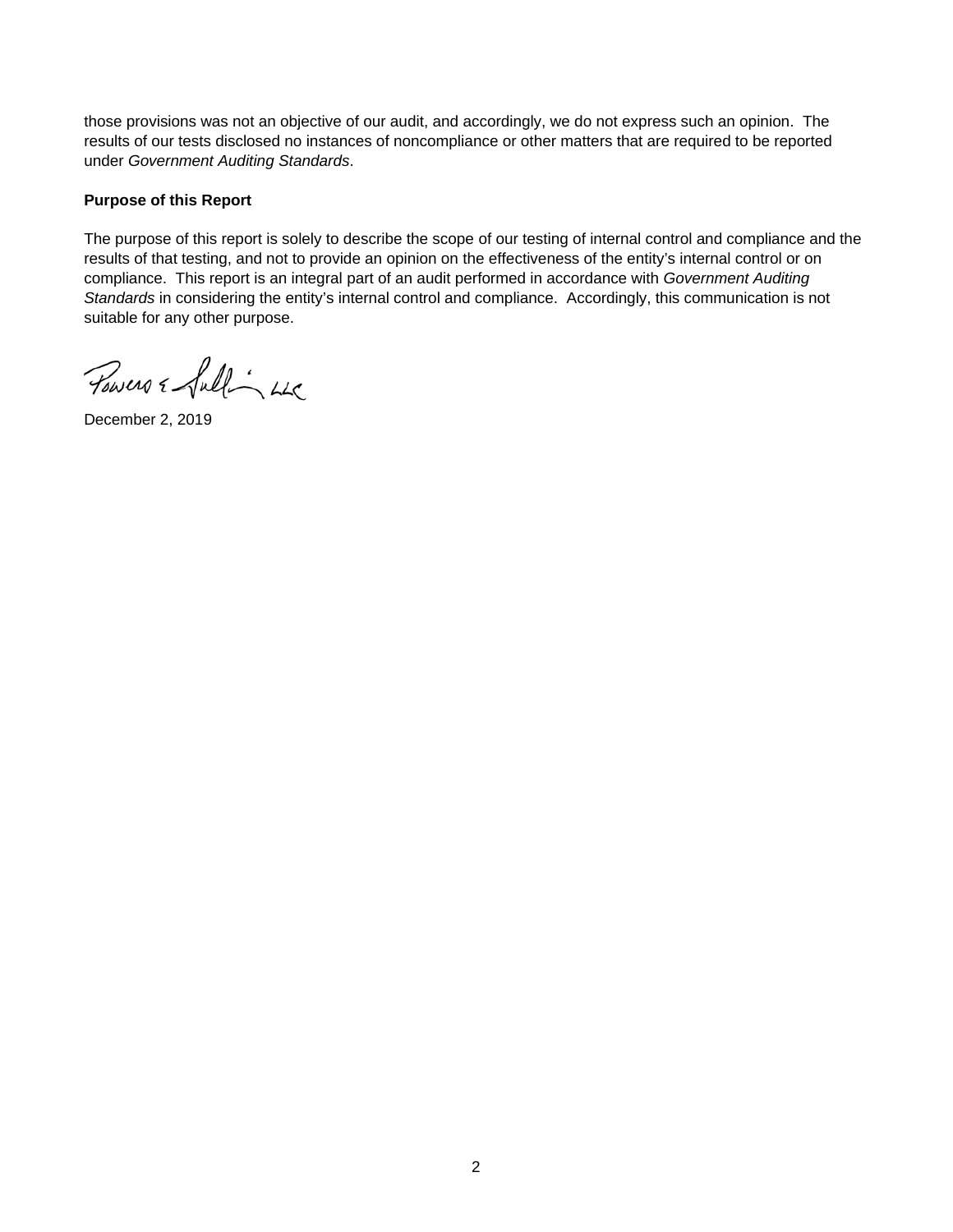# Powers & Sullivan, LLC

Certified Public Accountants

#### **REPORT ON COMPLIANCE FOR EACH MAJOR FEDERAL PROGRAM; REPORT ON INTERNAL CONTROL OVER COMPLIANCE; AND REPORT ON THE SCHEDULE OF EXPENDITURES OF FEDERAL AWARDS REQUIRED BY THE UNIFORM GUIDANCE**

#### **Independent Auditor's Report**

To the Honorable Mayor and City Council City of Lawrence, Massachusetts

#### **Report on Compliance for Each Major Federal Program**

We have audited The City of Lawrence, Massachusetts' compliance with the types of compliance requirements described in *OMB Compliance Supplement* that could have a direct and material effect on each of the City of Lawrence, Massachusetts' major federal programs for the year ended June 30, 2019. The City of Lawrence, Massachusetts' major federal programs are identified in the summary of auditors' results section in the accompanying schedule of findings and questioned costs.

#### **Management's Responsibility**

Management is responsible for compliance with the requirements of laws, regulations, contracts, and grants applicable to its federal programs.

#### **Auditor's Responsibility**

Our responsibility is to express an opinion on compliance for each of the City of Lawrence, Massachusetts' major federal programs based on our audit of the types of compliance requirements referred to above. We conducted our audit of compliance in accordance with auditing standards generally accepted in the United States of America; the standards applicable to financial audits contained in *Government Auditing Standards,* issued by the Comptroller General of the United States; and the audit requirements of Title 2 U.S. *Code of Federal Regulations Part 200, Uniform Administrative Requirements, Cost Principles, and Audit Requirements for Federal Awards* (Uniform Guidance). Those standards and the Uniform Guidance require that we plan and perform the audit to obtain reasonable assurance about whether noncompliance with the types of compliance requirements referred to above that could have a direct and material effect on a major federal program occurred. An audit includes examining, on a test basis, evidence about the City of Lawrence, Massachusetts' compliance with those requirements and performing such other procedures as we considered necessary in the circumstances.

We believe that our audit provides a reasonable basis for our opinion on compliance for each major federal program. However, our audit does not provide a legal determination of the City of Lawrence, Massachusetts' compliance.

#### **Opinion on Each Major Federal Program**

In our opinion, the City of Lawrence, Massachusetts' complied, in all material respects, with the types of compliance requirements referred to above that could have a direct and material effect on each of its major federal programs for the year ended June 30, 2019.

#### **Report on Internal Control Over Compliance**

Management of the City of Lawrence, Massachusetts' is responsible for establishing and maintaining effective internal control over compliance with the types of compliance requirements referred to above. In planning and performing our audit of compliance, we considered the City of Lawrence, Massachusetts' internal control over

100 Quannapowitt Parkway Suite 101 Wakefield, MA 01880 T. 781-914-1700 F. 781-914-1701

www.powersandsullivan.com

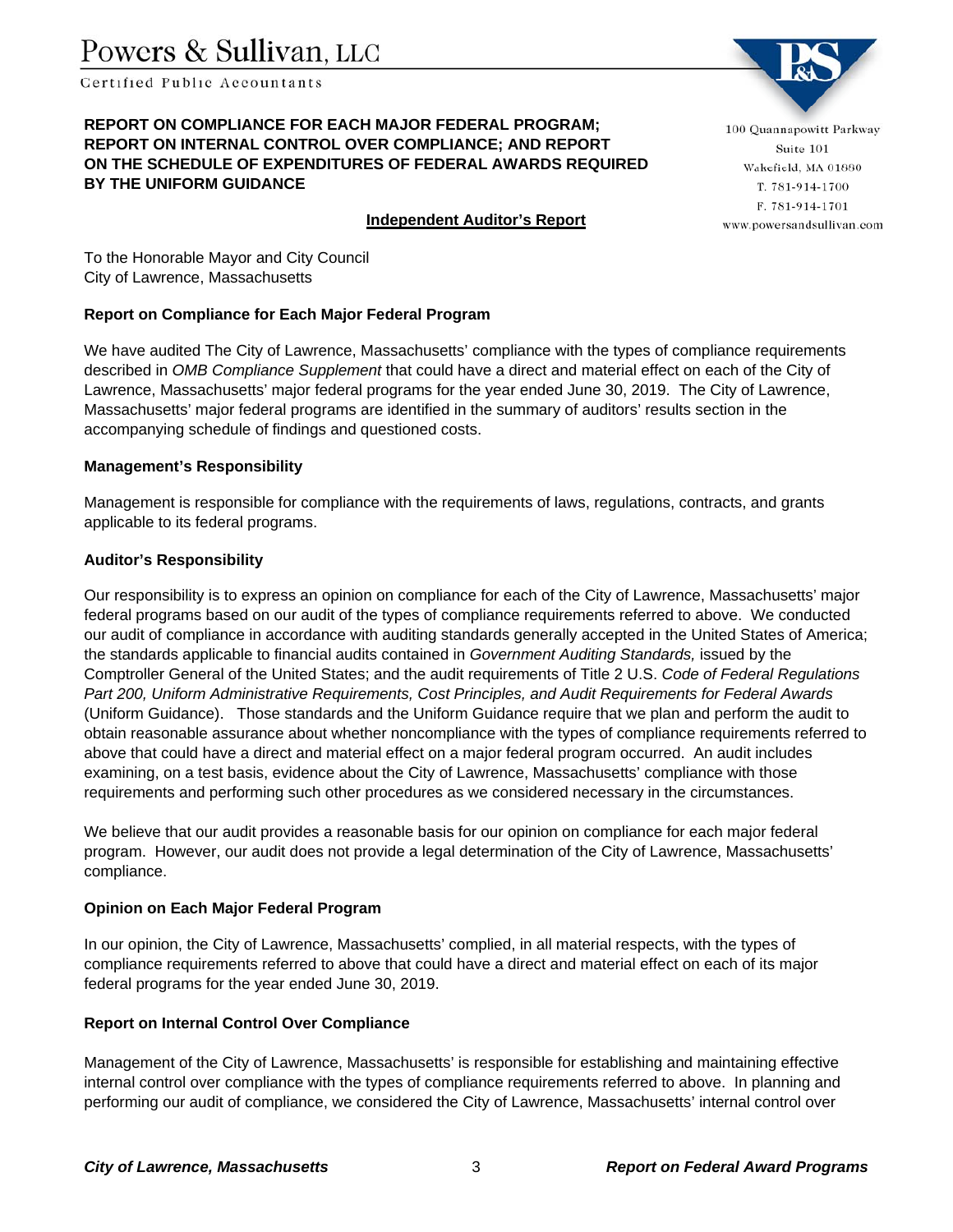compliance with the types of requirements that could have a direct and material effect on each major federal program to determine the auditing procedures that are appropriate in the circumstances for the purpose of expressing an opinion on compliance for each major federal program and to test and report on internal control over compliance in accordance with Uniform Guidance, but not for the purpose of expressing an opinion on the effectiveness of internal control over compliance. Accordingly, we do not express an opinion on the effectiveness of the City of Lawrence, Massachusetts' internal control over compliance.

A *deficiency in internal control over compliance* exists when the design or operation of a control over compliance does not allow management or employees, in the normal course of performing their assigned functions, to prevent, or detect and correct, noncompliance with a type of compliance requirement of a federal program on a timely basis. A *material weakness in internal control over compliance* is a deficiency, or combination of deficiencies, in internal control over compliance, such that there is a reasonable possibility that material noncompliance with a type of compliance requirement of a federal program will not be prevented, or detected and corrected, on a timely basis. A *significant deficiency in internal control over compliance* is a deficiency, or a combination of deficiencies, in internal control over compliance with a type of compliance requirement of a federal program that is less severe than a material weakness in internal control over compliance, yet important enough to merit attention by those charged with governance.

Our consideration of internal control over compliance was for the limited purpose described in the first paragraph of this section and was not designed to identify all deficiencies in internal control over compliance that might be material weaknesses or significant deficiencies. We did not identify any deficiencies in internal control over compliance that we consider to be material weaknesses. However, material weaknesses may exist that have not been identified.

The purpose of this report on internal control over compliance is solely to describe the scope of our testing of internal control over compliance and the results of that testing based on the requirements of Uniform Guidance. Accordingly, this report is not suitable for any other purpose.

#### **Report on Schedule of Expenditures of Federal Awards Required by the Uniform Guidance**

We have audited the financial statements of the governmental activities, the business-type activities, each major fund, and the aggregate remaining fund information of the City of Lawrence, Massachusetts, as of and for the year ended June 30, 2019 (except for the Lawrence Contributory Retirement System which is as of the year ended December 31, 2018), and the related notes to the financial statements, which collectively comprise the City of Lawrence, Massachusetts' basic financial statements as a whole. We issued our report thereon dated December 2, 2019, which contained unmodified opinions on those financial statements. Our audit was conducted for the purpose of forming opinions on the financial statements. The accompanying schedule of expenditures of federal awards is presented for purposes of additional analysis as required by the Uniform Guidance and is not a required part of the financial statements. Such information is the responsibility of management and was derived from and relates directly to the underlying accounting and other records used to prepare the financial statements. The information has been subjected to the auditing procedures applied in the audit of the financial statements and certain additional procedures, including comparing and reconciling such information directly to the underlying accounting and other records used to prepare the basic financial statements or to the basic financial statements themselves, and other additional procedures in accordance with auditing standards generally accepted in the United States of America. In our opinion, the schedule of expenditure of federal awards is fairly stated in all material respects in relation to the basic financial statements as a whole.

Powers & Sulling LLC

December 2, 2019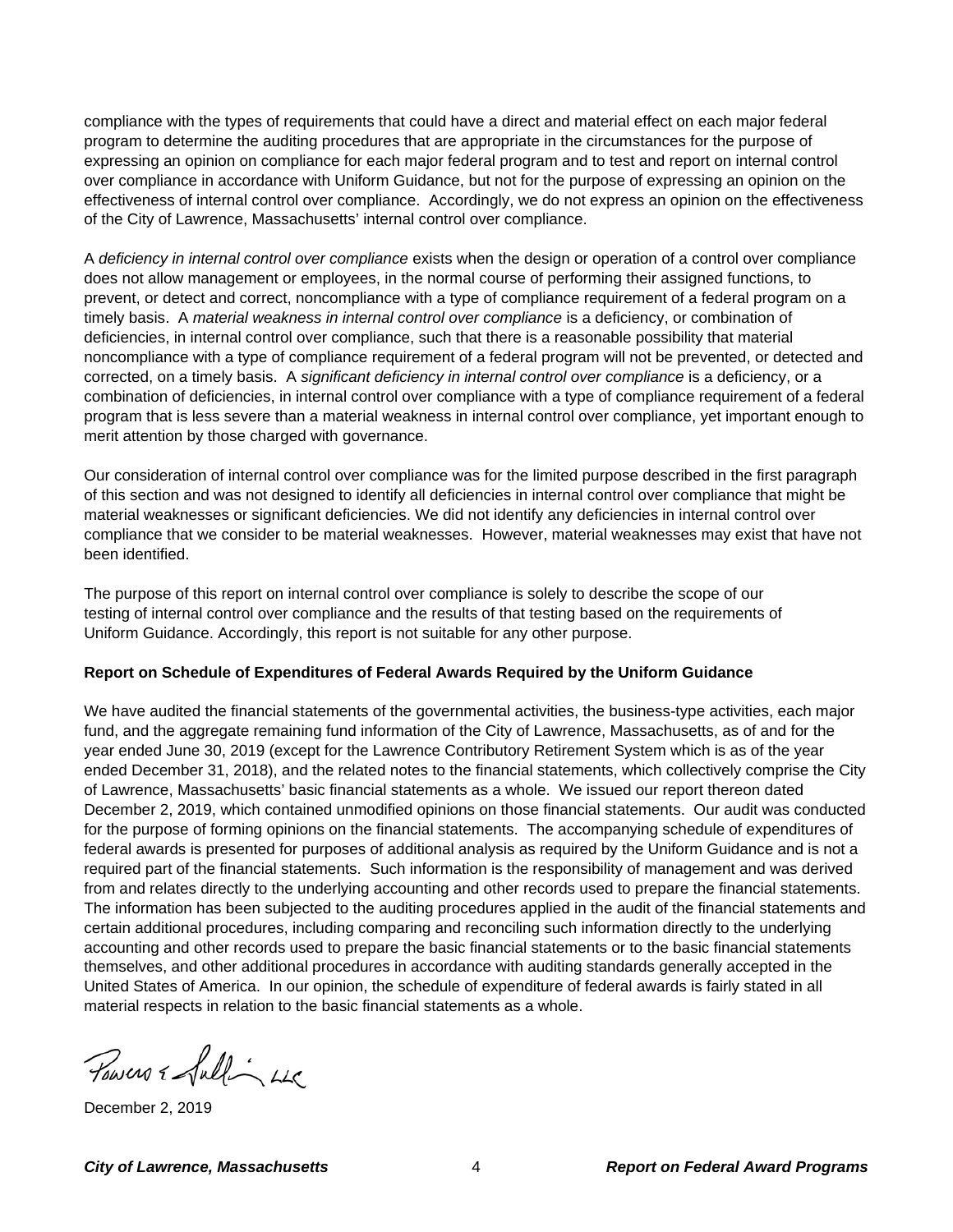YEAR ENDED JUNE 30, 2019

|                                                                                                                                      | Federal<br><b>CFDA</b><br>Number | Pass-Through<br>Entity Identifying<br>Number | Amount<br>Passed Through to |                        |
|--------------------------------------------------------------------------------------------------------------------------------------|----------------------------------|----------------------------------------------|-----------------------------|------------------------|
| Federal Grantor/Pass-Through Grantor/Program or Cluster Title                                                                        |                                  |                                              | Sub-Recipients              | Expenditures           |
| <b>CHILD NUTRITION CLUSTER:</b><br>U.S. DEPARTMENT OF AGRICULTURE:                                                                   |                                  |                                              |                             |                        |
| Passed through Massachusetts Department of Elementary and                                                                            |                                  |                                              |                             |                        |
| Secondary Education:                                                                                                                 |                                  |                                              |                             |                        |
| Non-Cash Assistance (Commodities):                                                                                                   | 10.555                           | 05-149                                       | \$<br>\$                    | 579,101                |
| Cash Assistance:                                                                                                                     |                                  |                                              |                             |                        |
|                                                                                                                                      | 10.555                           | 05-149                                       |                             | 6,299,102              |
|                                                                                                                                      | 10.555                           | 05-149                                       |                             | 349,445<br>7,227,648   |
| Cash Assistance:                                                                                                                     |                                  |                                              |                             |                        |
|                                                                                                                                      | 10.553                           | 05-149                                       |                             | 2,876,458              |
| Summer Food Service Program for Children                                                                                             | 10.559                           | 05-149                                       |                             | 501,895                |
|                                                                                                                                      |                                  |                                              |                             | 10,606,001             |
| <b>WORKFORCE INVESTMENT ACT CLUSTER</b>                                                                                              |                                  |                                              |                             |                        |
| U.S. DEPARTMENT OF LABOR:                                                                                                            |                                  |                                              |                             |                        |
| Passed through Executive Office of Labor and Workforce Development                                                                   |                                  |                                              |                             |                        |
|                                                                                                                                      | 17.258<br>17.258                 | 19CCLAWWIA<br>18CCLAWWIA                     | 283,874<br>25,986           | 495,588<br>121,371     |
|                                                                                                                                      |                                  |                                              | 309,860                     | 616,959                |
|                                                                                                                                      |                                  |                                              |                             |                        |
|                                                                                                                                      | 17.259<br>17.259                 | 19CCLAWWIA<br>18CCLAWWIA                     | 242,353<br>1,620            | 432,050<br>57,336      |
|                                                                                                                                      |                                  |                                              | 243,973                     | 489,386                |
|                                                                                                                                      |                                  |                                              |                             |                        |
|                                                                                                                                      | 17.278<br>17.278                 | 19CCLAWWIA<br>18CCLAWWIA                     | 337,438<br>9,189            | 597,475<br>74,603      |
|                                                                                                                                      |                                  |                                              | 346,627                     | 672,078                |
|                                                                                                                                      |                                  |                                              |                             |                        |
|                                                                                                                                      |                                  |                                              | 900,460                     | 1,778,423              |
| <b>EMPLOYMENT SERVICE CLUSTER</b><br>U.S. DEPARTMENT OF LABOR:<br>Passed through Executive Office of Labor and Workforce Development |                                  |                                              |                             |                        |
|                                                                                                                                      | 17.207                           | 18CCLAWSOSWTF                                |                             | 8,117                  |
|                                                                                                                                      | 17.207                           | 17CCLAWSOSWTF                                | 126                         | 126                    |
|                                                                                                                                      |                                  |                                              | 126                         | 8,243                  |
|                                                                                                                                      | 17.801                           | 18CCLAWVETSUI                                | 9,321                       | 9,421                  |
|                                                                                                                                      |                                  |                                              | 9,447                       | 17,664                 |
| <b>SPECIAL EDUCATION CLUSTER:</b>                                                                                                    |                                  |                                              |                             |                        |
| U.S. DEPARTMENT OF EDUCATION:                                                                                                        |                                  |                                              |                             |                        |
| Passed through Massachusetts Department of Elementary and                                                                            |                                  |                                              |                             |                        |
| Secondary Education:                                                                                                                 |                                  |                                              |                             |                        |
|                                                                                                                                      | 84.027<br>84.027                 | 240-239196-2019-0149<br>240-162091-2018-0149 |                             | 1,521,977<br>1,326,081 |
|                                                                                                                                      | 84.027                           | 240-102006-2017-0149                         |                             | 18,593                 |
|                                                                                                                                      | 84.027                           | 645-225028-2019-0149                         |                             | 648.062                |
|                                                                                                                                      | 84.027                           | 274-204563-2018-0149                         |                             | 18,453<br>3,533,166    |
|                                                                                                                                      |                                  |                                              |                             |                        |
| Passed through Massachusetts Department of Early Education and Care:                                                                 |                                  |                                              |                             |                        |
|                                                                                                                                      | 84.173                           | 262-239-199-2019-0149                        |                             | 58,823                 |
|                                                                                                                                      |                                  |                                              |                             | 3,591,989              |
| <b>OTHER PROGRAMS:</b><br>U.S. DEPARTMENT OF HOUSING AND<br>URBAN DEVELOPMENT:                                                       |                                  |                                              |                             |                        |
| Direct Programs:                                                                                                                     | 14.218                           | Not Applicable                               |                             | 1,496,030              |
|                                                                                                                                      | 14.231                           | Not Applicable                               |                             | 1,948                  |
|                                                                                                                                      | 14.235                           | Not Applicable                               |                             | 1,082,738              |
|                                                                                                                                      | 14.239                           | Not Applicable                               |                             | 802,816                |
| TOTAL HOUSING AND URBAN DEVELOPMENT DIRECT PROGRAMS                                                                                  |                                  |                                              | $\sim$                      | 3,383,532              |
| U.S. ENVIRONMENTAL PROTECTION AGENCY:                                                                                                |                                  |                                              |                             |                        |
| Direct Programs:<br>Environmental Workforce Development and                                                                          |                                  |                                              |                             |                        |
|                                                                                                                                      | 66.815                           | Not Applicable                               | 65,883                      | 96,846                 |
|                                                                                                                                      |                                  |                                              |                             |                        |

(continued)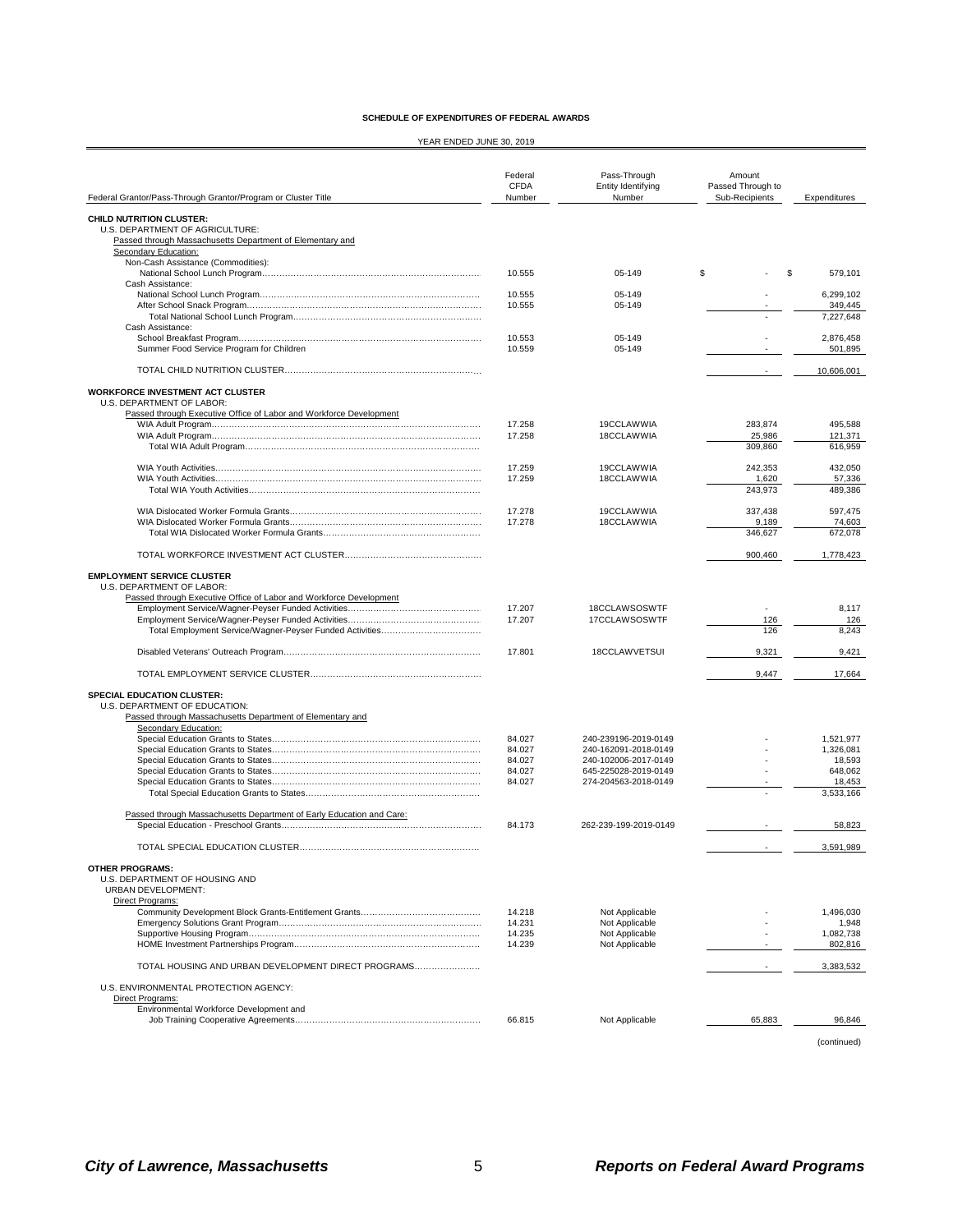#### **SCHEDULE OF EXPENDITURES OF FEDERAL AWARDS**

|                                                                                              | Federal<br><b>CFDA</b> | Pass-Through<br>Entity Identifying         | Amount<br>Passed Through to |                      |
|----------------------------------------------------------------------------------------------|------------------------|--------------------------------------------|-----------------------------|----------------------|
| Federal Grantor/Pass-Through Grantor/Program or Cluster Title<br>U.S. DEPARTMENT OF JUSTICE: | Number                 | Number                                     | Sub-Recipients              | Expenditures         |
| Passed through the Massachusetts Executive Office of                                         |                        |                                            |                             |                      |
| <b>Public Safety</b>                                                                         |                        |                                            |                             |                      |
|                                                                                              | 16.738                 | BJAG1FY17LAWREN                            |                             | 61,973               |
| U.S. DEPARTMENT OF LABOR:                                                                    |                        |                                            |                             |                      |
| Passed through the North Shore Workforce Investment Board:                                   |                        |                                            |                             |                      |
|                                                                                              | 17.268                 | Not Available                              | 48,001                      | 54,656               |
| Passed through Executive Office of Labor and Workforce Development                           |                        |                                            |                             |                      |
|                                                                                              | 17.225                 | 19CCLAWNEGREA                              | 44,632                      | 44,632               |
|                                                                                              | 17.225                 | 18CCLAWNEGREA                              | 122,837                     | 131,324              |
|                                                                                              |                        |                                            | 167,469                     | 175,956              |
|                                                                                              | 17.245                 | 18CCLAWTRADE                               | 29,426                      | 29,426               |
|                                                                                              | 17.245                 | 17CCLAWTRADE                               | 192,996                     | 260,360              |
|                                                                                              |                        |                                            | 222.422                     | 289,786              |
|                                                                                              |                        |                                            |                             |                      |
|                                                                                              | 17.277                 | 18CCLAWWP                                  | 441,180                     | 500,895              |
| Passed through the Volunteers of America:                                                    |                        |                                            |                             |                      |
|                                                                                              | 17.270                 | Not Available                              | 53,124                      | 76,670               |
| TOTAL DEPARTMENT OF LABOR PASS-THROUGH PROGRAMS                                              |                        |                                            | 932,196                     | 1,097,963            |
|                                                                                              |                        |                                            |                             |                      |
| U.S DEPARTMENT OF TRANSPORTATION:                                                            |                        |                                            |                             |                      |
| Passed though the Commonwealth of Massachusetts                                              |                        |                                            |                             |                      |
| Aeronautics Commission                                                                       | 20.106                 | LWM-036-2016                               |                             | 214,241              |
|                                                                                              |                        |                                            |                             |                      |
| U.S. ENVIRONMENTAL PROTECTION AGENCY:                                                        |                        |                                            |                             |                      |
| Passed through Massachusetts Water Pollution Abatement Trust:                                |                        |                                            |                             |                      |
|                                                                                              | 66.458<br>66.458       | CS25000116- CW 2016<br>CS25000117- CW 2017 |                             | 1,721,934<br>354,190 |
|                                                                                              |                        |                                            |                             |                      |
| TOTAL ENVIRONMENTAL PROTECTION AGENCY PASS-THROUGH PROGRAMS                                  |                        |                                            |                             | 2,076,124            |
| U.S. DEPARTMENT OF EDUCATION:                                                                |                        |                                            |                             |                      |
| Passed through Massachusetts Department of Elementary and                                    |                        |                                            |                             |                      |
| Secondary Education:                                                                         |                        |                                            |                             |                      |
|                                                                                              | 84.002                 | 340-210134-2019-0149                       |                             | 465,263              |
|                                                                                              | 84.002                 | 340-137790-2018-0149                       |                             | 95,556               |
|                                                                                              |                        |                                            |                             | 560,819              |
|                                                                                              | 84.010                 | 305-239-193-2019-0149                      |                             | 4,979,909            |
|                                                                                              | 84.010                 | 305-162092-2018-0149                       |                             | 3,433,071            |
|                                                                                              | 84.010                 | 305-123172-2017-0149                       |                             | 441.844              |
|                                                                                              | 84.010                 | 323-239198-2019-0149                       |                             | 150,554              |
|                                                                                              |                        |                                            |                             | 9,005,378            |
|                                                                                              | 84.196                 | 310-279281-2019-0149                       |                             | 6.124                |
|                                                                                              | 84.196                 | 313-202456-2018-0149                       |                             | 760                  |
|                                                                                              |                        |                                            |                             | 6,884                |
|                                                                                              | 84.287                 | 647-061-8-0149                             |                             | 52,894               |
|                                                                                              |                        |                                            |                             |                      |
| Gaining Early Awareness and Readiness for Undergraduate Programs                             | 84.334                 | FY19GEARUP                                 |                             | 131,631              |
|                                                                                              | 84.365                 | 180-239197-2019-0149                       |                             | 484,508              |
|                                                                                              | 84.365                 | 180-146298-2018-0149                       |                             | 144.123              |
|                                                                                              | 84.365                 | 186-285743-2019-0149                       |                             | 981<br>629,612       |
|                                                                                              |                        |                                            |                             |                      |
|                                                                                              | 84.367                 | 140-239194-2019-0149                       |                             | 641,725              |
|                                                                                              | 84.367                 | 140-162094-2018-0149                       |                             | 331,320              |
|                                                                                              |                        |                                            |                             | 973,045              |

(continued)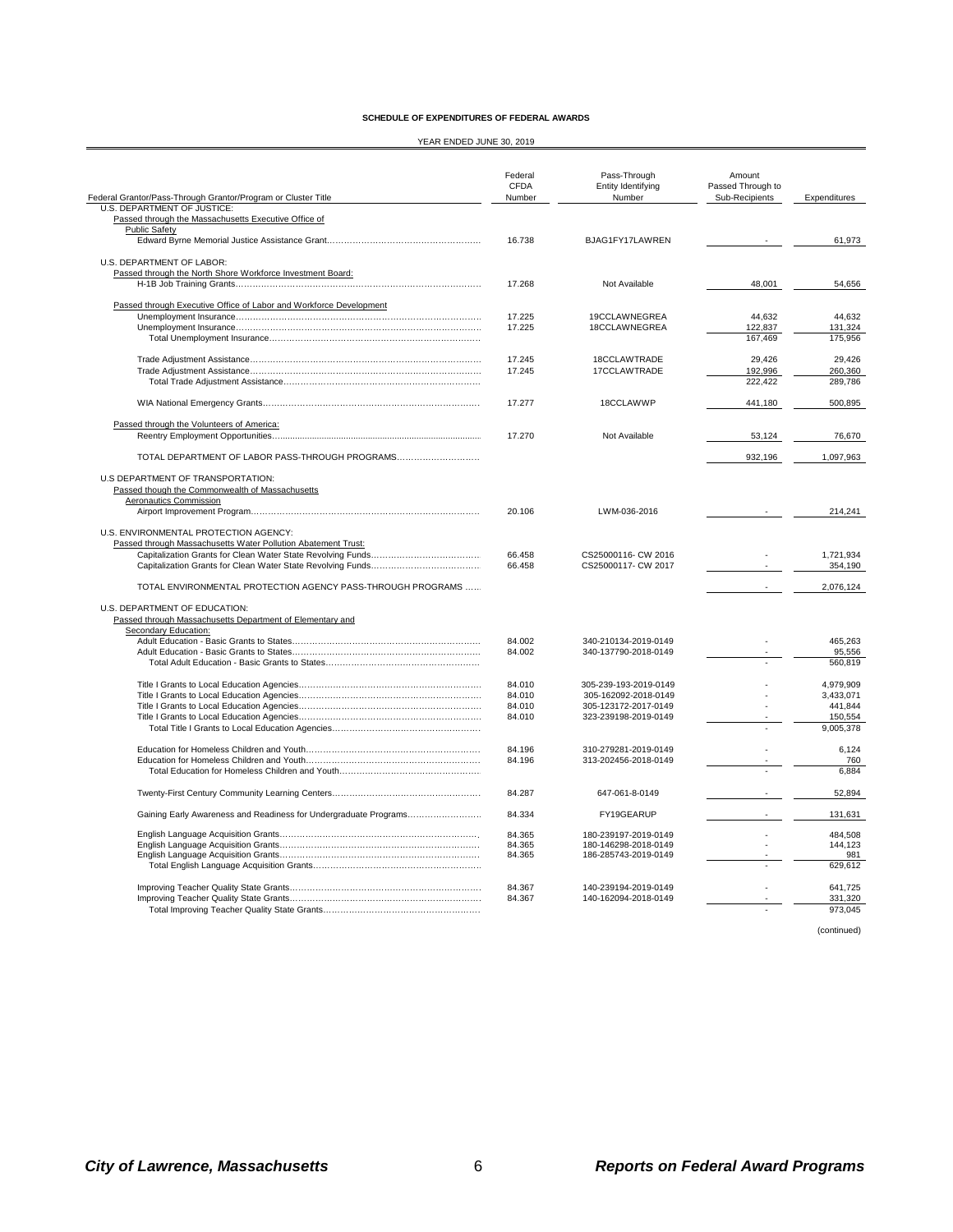#### **SCHEDULE OF EXPENDITURES OF FEDERAL AWARDS**

|  | YEAR ENDED JUNE 30, 2019 |  |  |  |  |
|--|--------------------------|--|--|--|--|
|--|--------------------------|--|--|--|--|

| Federal Grantor/Pass-Through Grantor/Program or Cluster Title                                                                                               | Federal<br><b>CFDA</b><br>Number | Pass-Through<br>Entity Identifying<br>Number | Amount<br>Passed Through to<br>Sub-Recipients | Expenditures                              |
|-------------------------------------------------------------------------------------------------------------------------------------------------------------|----------------------------------|----------------------------------------------|-----------------------------------------------|-------------------------------------------|
|                                                                                                                                                             | 84.377<br>84.377                 | 511-217692-2019-0149<br>511-142773-2018-0149 |                                               | 496.108<br>124,012<br>620.120             |
|                                                                                                                                                             | 84.419<br>84.419                 | 51819PEGLAWRENC<br>26218LAWRENCEPUB          | 562.526<br>1,590,557<br>2.153.083             | 1.705.690<br>583,100<br>2.288.790         |
| TOTAL DEPARTMENT OF EDUCATION PASS-THROUGH PROGRAMS                                                                                                         | 84.424<br>84.424                 | 309-239195-2019-0149<br>309-162095-2018-0149 | 2,153,083                                     | 89.750<br>96,801<br>186.551<br>14,455,724 |
| U.S. DEPARTMENT OF HEALTH AND HUMAN SERVICES:<br>Passed through Massachusetts Department<br>of Public Health:                                               | 93.991<br>93.959                 | LAWMIMFY19<br>INTF2354190182                 |                                               | 25.000<br>83,205                          |
| TOTAL HEALTH AND HUMAN SERVICES PASS-THROUGH PROGRAMS<br>U.S. SOCIAL SECURITY ADMINISTRATION:                                                               |                                  |                                              |                                               | 108,205                                   |
| Passed through the Massachusetts Rehabilitation Commission:<br>U.S. DEPARTMENT OF HOMELAND SECURITY<br>Passed through the Massachusetts Executive Office of | 96.001                           | RFR99-899004                                 |                                               | 6.216                                     |
| <b>Pubic Safety</b><br>Passed through the Massachusetts                                                                                                     | 97.083                           | CT DFS 12141500000000001835                  |                                               | 28.551                                    |
| <b>Emergency Management Agency:</b><br>Disaster Grants - Public Assistance (Presidentially Declared Disasters)                                              | 97.036<br>97.042                 | F4110DR PW597<br>FFY17 EMPG GRANT            |                                               | 240.447<br>22,460                         |
|                                                                                                                                                             |                                  |                                              |                                               | 291,458                                   |
|                                                                                                                                                             |                                  |                                              | 4,061,069                                     | 37,786,359                                |

See notes to Schedule of Expenditures of Federal Awards (concluded) (concluded) (concluded) (concluded) (concluded)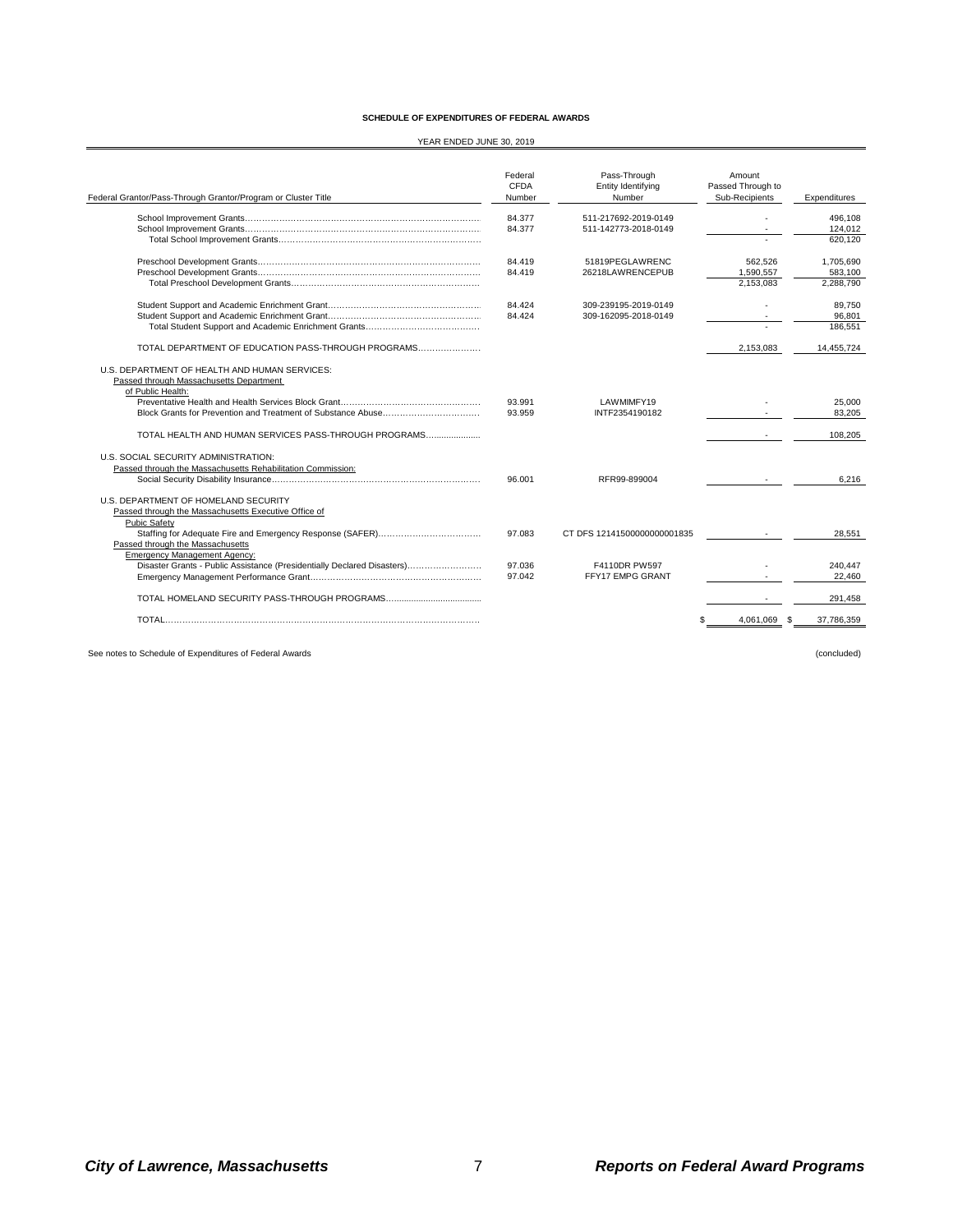#### **Note 1 - Definition of Reporting Entity**

The accompanying Schedule of Expenditures of Federal Awards (Schedule) includes the federal award activity of the City of Lawrence, Massachusetts under programs of the federal government for the year ended June 30, 2019. The information in this Schedule is presented in accordance with the requirements of Title 2 U.S. Code of Federal Regulations Part 200, *Uniform Administrative Requirements, Cost Principles, and Audit Requirements for Federal Awards* (Uniform Guidance). Because the Schedule presents only a selected portion of the operations of the City of Lawrence, Massachusetts, it is not intended to and does not present the financial position, changes in net position, or cash flows of the City of Lawrence, Massachusetts.

#### **Note 2 - Significant Accounting Policies**

The accounting and reporting policies of the City of Lawrence, Massachusetts are set forth below:

(a) Basis of Presentation - The accompanying Schedule of Expenditures of Federal Awards is presented on the modified accrual basis of accounting. Accordingly, expenditures are recognized when the liability is incurred. Such expenditures are recognized following the cost principles contained in the Uniform Guidance, wherein certain types of expenditures are not allowable or are limited as to reimbursement.

(b) Cash Assistance - School Lunch Program, School Breakfast Program, and Summer Food Service Program for Children - Program expenditures represent federal reimbursement for meals provided during the year.

(c) Non-Cash Assistance (Commodities) – School Lunch Program – Program expenditures represent the value of donated foods received during the year.

(d) The City of Lawrence, Massachusetts has not elected to use the 10-percent de minimis indirect cost rate as allowed under the Uniform Guidance.